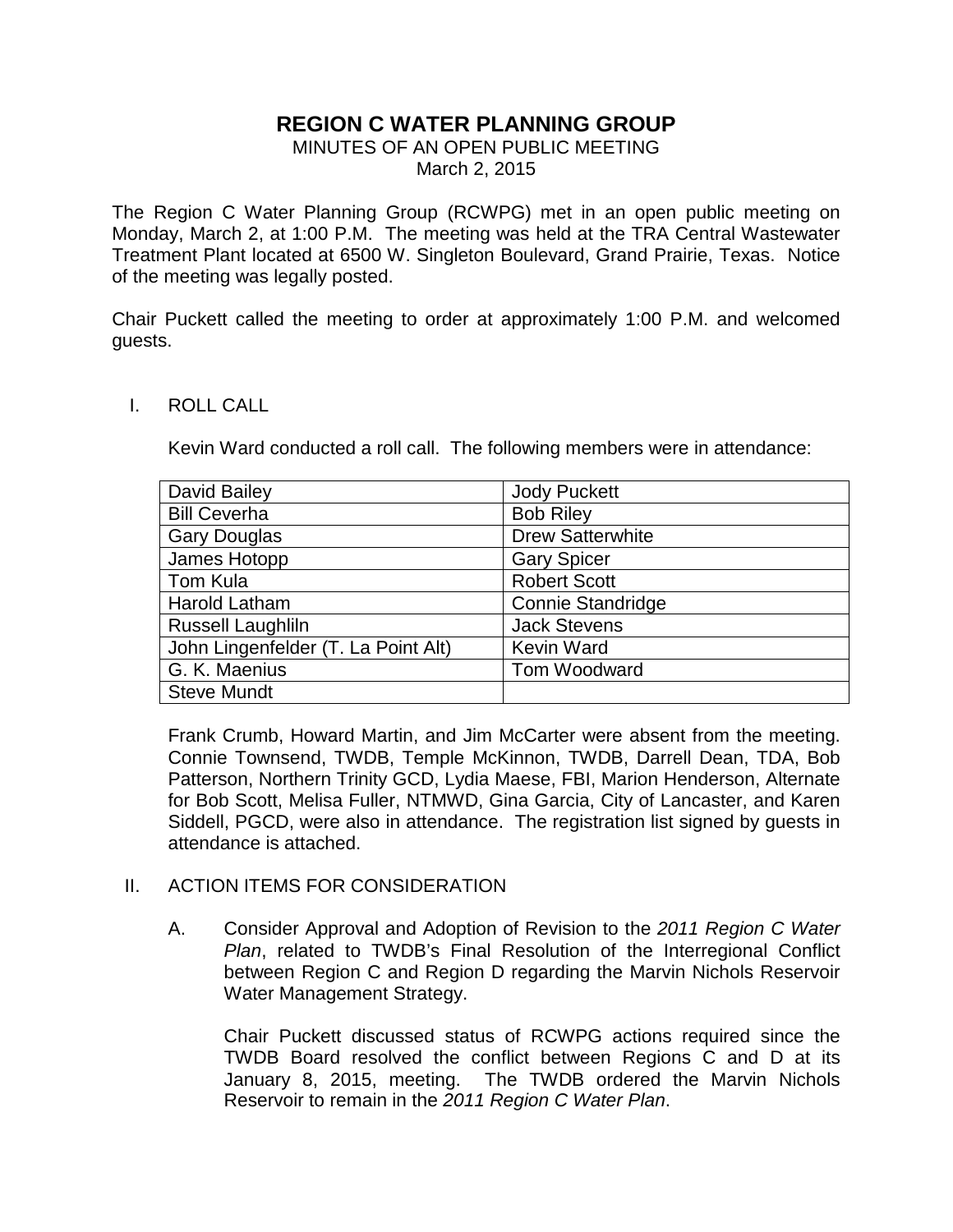RCWPG MINUTES MARCH 2, 2015 PAGE 2

The TWDB Order was as follows:

- 1. Revise *2011 Region C Water Plan* to reflect the conflict resolution.
- 2. Hold Public Hearing to receive comments on Revision to plan (with 30-day posted notice).
- 3. Hold RCWPG meeting to adopt the Revision.
- 4. Submit Revision to TWDB by March 20, 2015.

The RCWPG steps taken to meet TWDB Order are as follows:

- 1. Made Revision to 2011 Region C Plan
	- A. Chapter 7 Added reference to Quantitative Analysis
	- B. Appendix CC Report "*Analysis and Quantification of the Impacts of the Marvin Nichols Reservoir Water Management Strategy on the Agricultural and Natural Resources of Region D and the State"*
	- C. Chapter 10 History of conflict and resolution
	- D. Appendix DD Interregional Conflict Resolution Documents
- 2. Held Public Hearing on February 27, 2015, to take public comments.
	- A. Public Notice posted on January 27, 2015.
	- B. RCWPG meeting held this date, March 2, 2015.
	- C. Submit Revision to TWDB by March 20, 2015.

There were no public comments on this action item.

Upon a motion by Jack Stevens and a joint second by Bill Ceverha and Connie Standridge, the RCWPG voted unanimously to approve and adopt the Revision to the *2011 Region C Water Plan*; and authorize TRA to submit Revision to TWDB by March 20, 2015.

B. Consider Support of the City of Fort Worth's requested Minor Amendment to the *2011 Region C Water Plan*. The City of Fort Worth is seeking RCWPG support of its efforts to seek a Minor Amendment to the *2011 Region C Water Plan*.

Amy Kaarlela discussed the City of Fort Worth's request for Region C support of their Water Management Strategy (WMS) Minor Amendment to the 2011 Region C Plan. The City of Fort Worth has prepared detailed documentation supporting this proposed minor amendment.

The City of Fort Worth is requesting Region C to submit this proposed amendment to TWDB for a "Request for Minor Amendment Determination."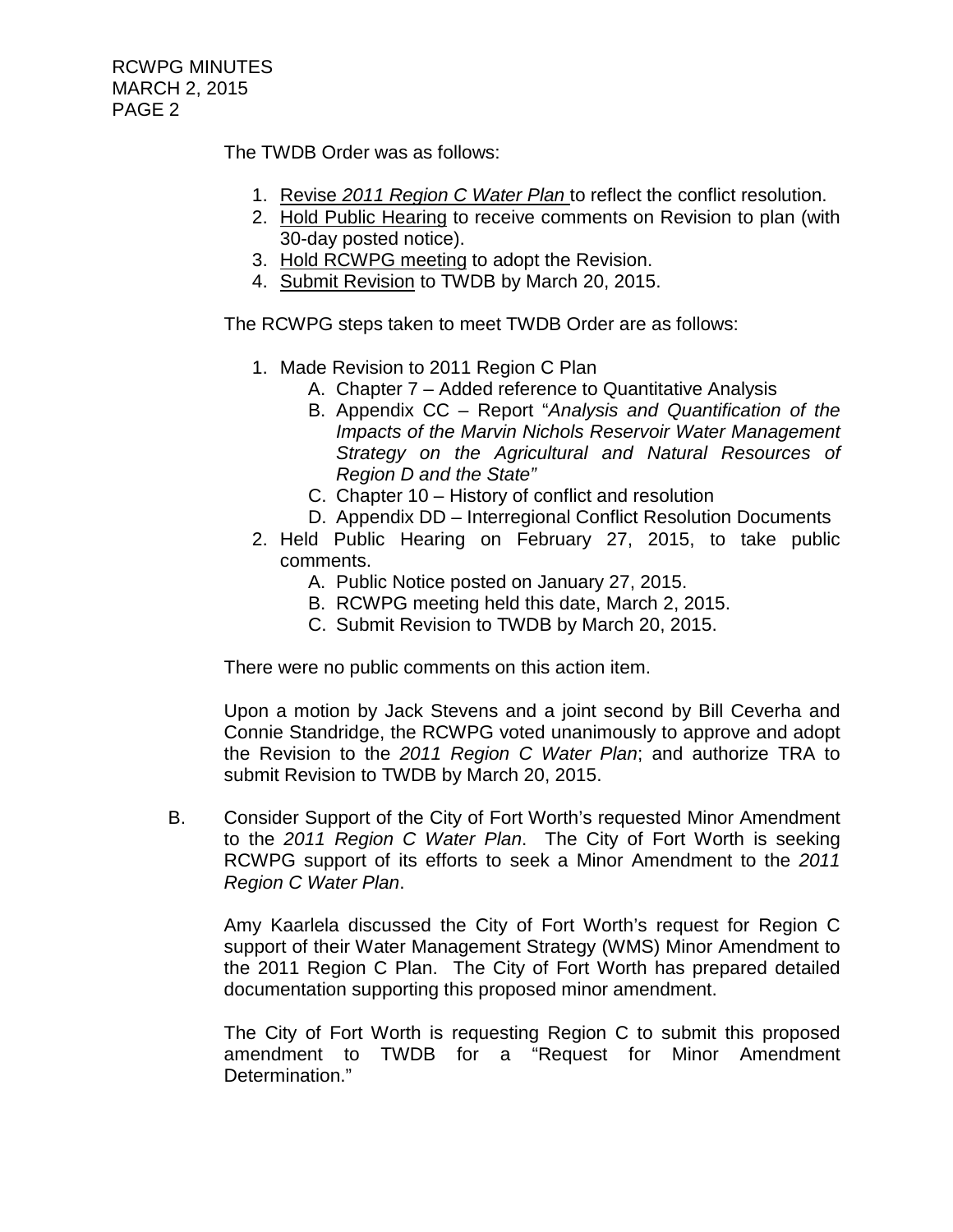RCWPG MINUTES MARCH 2, 2015 PAGE 3

The Fort Worth Department contacts are:

- Andrew T. Cronberg, Interim Water Director
- Kara Shuror, Asst. Director, Business Svcs. Division
- Micah Reed, Water Conservation Manager
- Jerry Chandler, Sr. Contract Specialist
- Rich Davis/Edgar Garcia

The City of Fort Worth consists of approximately 349.9 square miles and has a population of 792,727 (2013 Census). The Fort Worth Water Department provides both retail and wholesale water (31) and wastewater (22) services. Total population served – Water = 1,169,061; total population served – Wastewater =  $1,104,433$ .

Fort Worth receives 100% of its raw water supply from the Tarrant Regional Water District, and has four water treatment plants. Their total system water storage capacity is 89.8 MG with a total system pumping capacity of 1,256.9 MGD.

The City of Fort Worth water conservation strategies for their distribution system include:

- Implementation of a fixed based Advanced Meter Infrastructure (AMI) System to significantly reduce water loss
- Replacement of older, inaccurate water meters
- Retrofitting remaining water meters
- Right typing/sizing of large meters
- Automatic leak detection system

These measures would reduce the current water loss rate of approximately 13 percent which is increasing. The AMI benefits are:

- Remote monitoring of usage
- Identification of significant trends in usage patterns
- Provides detailed data to support hydraulic modeling, system analysis and planning
- Reduces cost of conservation enforcement
- Reduces "Real" water loss thru automated leak detection
- Replaces old metering technology and reduces errors in meter readings

The estimated cost of these water conservation strategies is \$76 Million over seven years. The City of Fort Worth has applied for SWIFT funding.

There were no public comments received on this action item.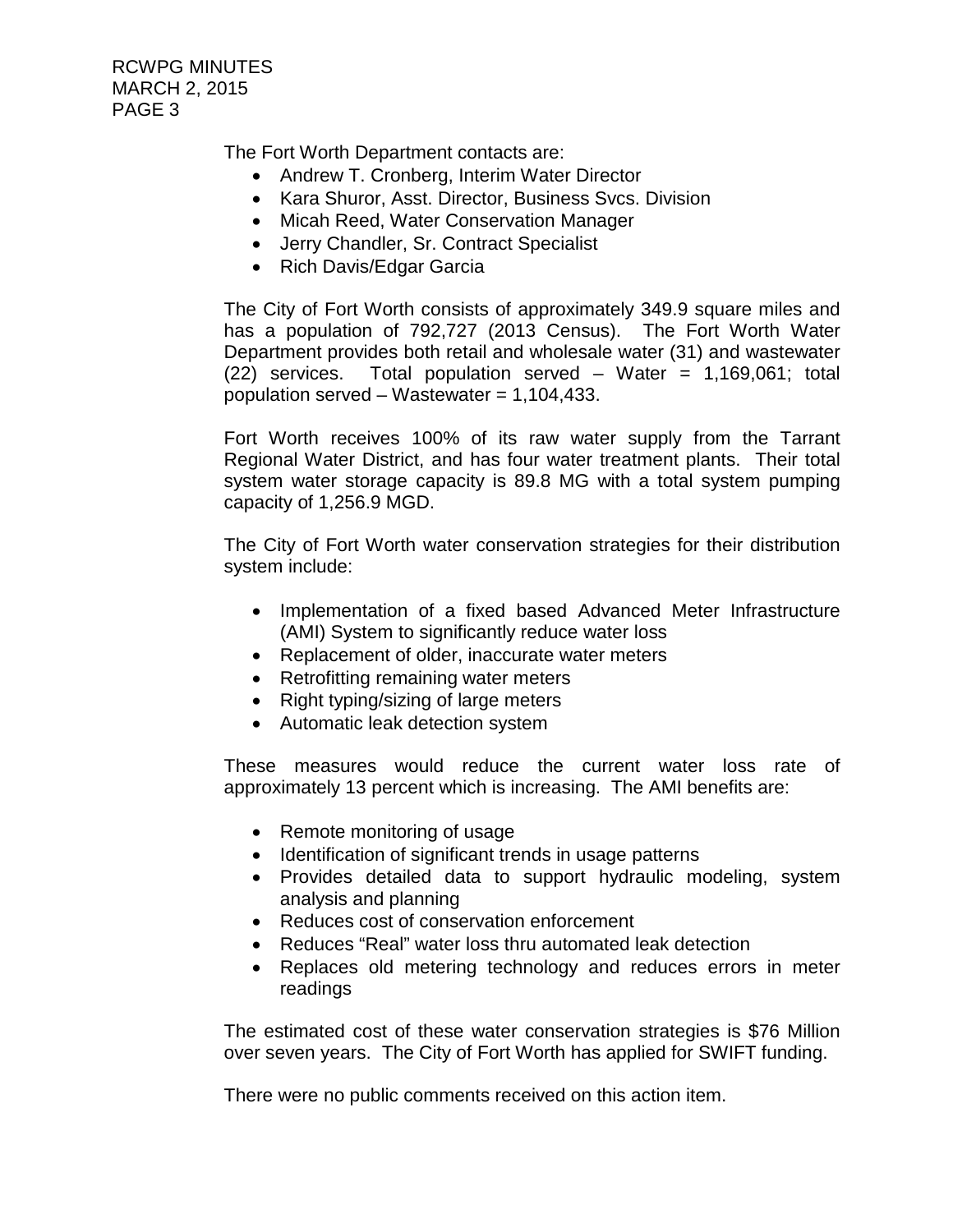Upon a motion by Russell Laughlin and a second by Gary Spicer, the RCWPG voted unanimously to support the City of Fort Worth's Water Management Strategy (WMS) Minor Amendment to the *2011 Region C Water Plan*; and to submit this proposed amendment to TWDB for a "Request for Minor Amendment Determination."

#### III. OTHER ITEMS

#### A. Public Comments

There were no oral public comments. Connemara Conservancy submitted a letter via email to the Region C Planning Group as part of the public written comments to address possible detrimental impacts that would be anticipated from the construction and flooding of the proposed Marvin Nichols Reservoir in east Texas. Connemara Conservancy holds a conservation easement over a tract of land within the footprint of the proposed reservoir that is protected under both state and federal programs. This letter will become part of the documents submitted to the TWDB for the Revision to the *2011 Region C Water Plan.*

B. Presentation by Lydia Maese, FBI, representing InfraGard, an alliance for national infrastructure protection. InfraGard provides a secure environment for the exchange of intelligence, strategy, and expertise among government agencies and the public and private sectors. The diverse partnerships forged through the alliance better equips the FBI to disrupt criminal threats, prevent terrorism, and protect communities. InfraGard engages subject matter experts and addresses threat issues across each of the 16 sectors of critical infrastructure and key resources that have been identified by the Department of Homeland Security.

Bob Riley asked if there is a fee to be a member, and Ms. Maese replied that it is \$20/year. Members report incidences and receive notifications of potential security threats. The 84 chapters nationwide receive partial FBI funding.

C. Updates from the Chair.

Chair Puckett noted that the recent rains have increased the water levels in reservoirs. Chair Puckett also introduced John Lingenfelder as the new alternate on the Region C board for Thomas La Point.